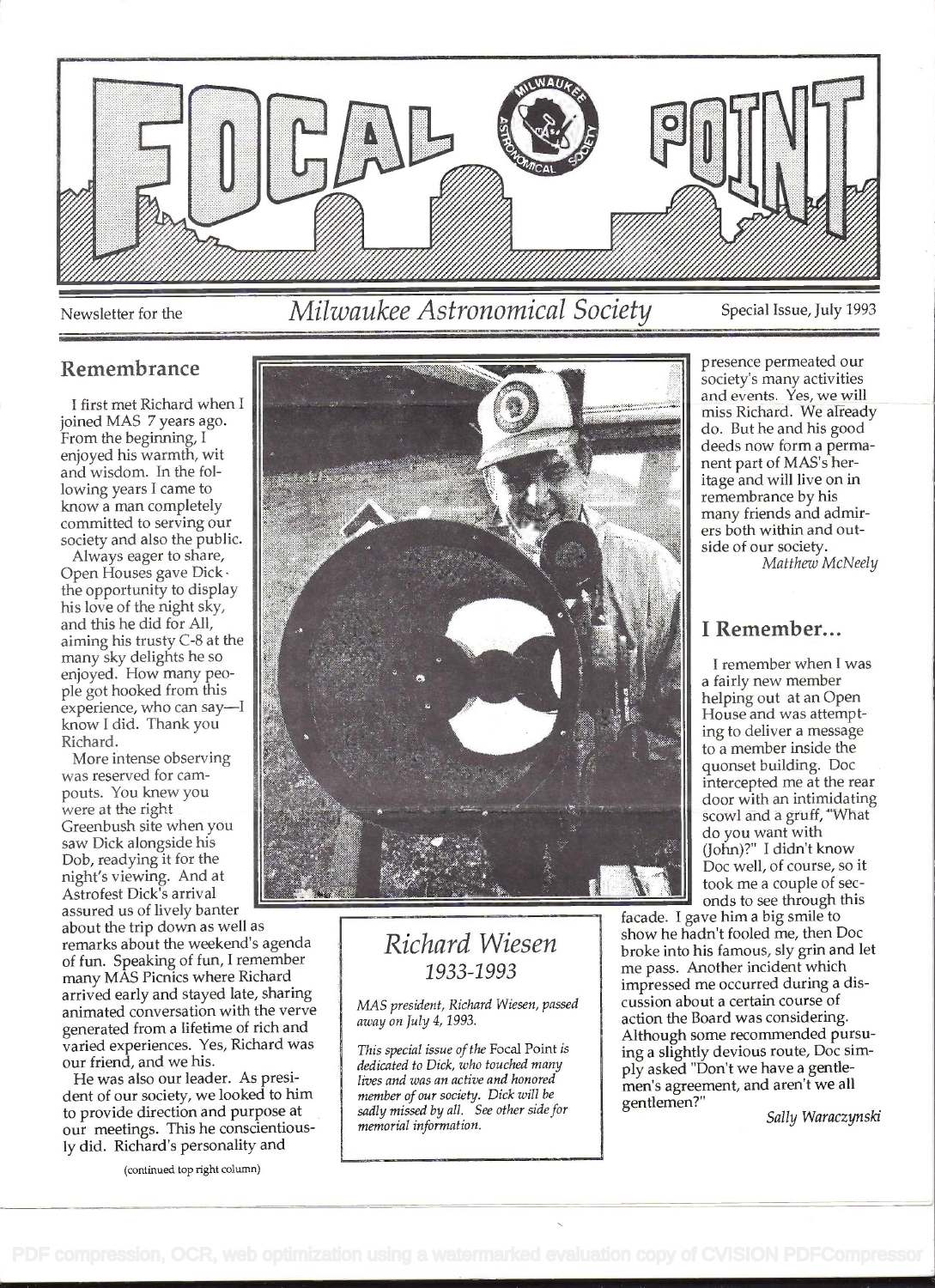### Quite a Character

We were blessed to have had Dick among us, for he was a character in the true sense of the word.

Whether it was at "Doc's Pier" at the Observatory or under the inky skies of Greenbush, he gave of himself generously to anyone approaching one of his several observing set-ups (a fully loaded C-8, high quality 94mm refractor, 12.5-inch Dobsonian, or tripodmounted giant binoculars).

Dick played a big part in the camaraderie that exists in our club. His expressive nature and presence were a delight and his love for astronomy an inspiration to all. Anyone who spent even a few minutes with him is better off from the experience.

Tom Gill

#### In Tribute

I was a neophyte member in May 1982, having joined the M.A.S. just eight months before. Hardly anyone in the Society knew me at the time. I'd been active in amateur astronomy since 1975, but had never joined an amateur group. I had attended several regional meetings and one national Astronomical League convention prior to joining the M.A.S. After my membership was official and during a phone conversation with Jim Toeller in October 1981, (he was Treasurer and Membership Chairman then) I learned that a committee had been formed within the M.A.S. to handle the planning of the 1982 NCRAL convention. The convention was to be sponsored by the Society and held in May 1982 at Carroll College. I decided to take the plunge, get involved, and join the committee. Because of that participation, I was asked to run for a position on the Board of Directors in the spring of 1982 by Dan Schroeder, the M.A.S. Vice-President at that time. At the May membership meeting Dan read the names of three candidates for a like number of open positions on the Board, mine being one of them.

Just before the slate was about to be elected unanimously, my good friend Aris Penikis nominated a guy by the name of Dick Wiesen. Just like me, Dick had joined the M.A.S. during the prior year. He and Aris had become friends. As Aris nominated Dick, he mentioned that he had actively supported the 1981 Open House pro-

grams with his attendance. "He brought his Celestron out to every one of them last year", I remember Ans saying, "and I think he'd do a good job on the Board!".

Now we had four candidates for three positions. There was nothing wrong with this situation of course. Over the past ten years or so many of the annual M.A.S. Board elections have involved more candidates than we had positions to fill. But I'd been approached two months before about running for the Board, and I really had my heart set on working with many of the same people who were serving on the convention committee with me. I was developing friendships with others like me who loved astronomy, and I wanted that to continue. I was pretty sure I wouldn't get elected, especially with Aris' ringing endorsement of Dick!

Frank Roldan was the President at the time, and it was his duty to run the election. Dick's nomination caught him by surprise; he hadn't made up any paper ballots because he expected an election by voice acciamation. Someone quickly came up with some scrap paper and those members in attendance made some makeshift ballots. Everyone wrote down their three choices and the ballots were collected and counted during the evening program. I must not have paid much attention to it since <sup>I</sup> can't recall the subject or even who gave the presentation.

Afterward the election results were announced. Two of the four candidates were elected outright, but the voting resulted in a tie between me and Dick! Much to my surprise, after a quick run-off election, I was elected to my first term as a Board member by one vote. After the meeting, Dick greeted me with his congratulations and support, and I thanked him for his conciliation. Looking back on the incident today, I believe our decade long friendship began at that point. Naturally, this story has a happy ending for Dick. He joined the Board, by unanimous election of the membership in May 1983, just one year after me. Later, he served as Vice-President of the Society from 1985 through 1988, while I performed the duties of President during that same time period. He succeeded me as President in 1988, serving in that capacity until his untimely death on July 4. Dick was the only person in the 61 year history of the Society to

hold the office that long. Just after his election as President we shared a laugh about that 1982 election outcome, and the fact that he was "my" Vice-President. "Remember Dan", he said, "I'm always just one step behind you!" The structure of volunteer organizations like the M.A.S. often rests on the shoulders of human "piilars"; people who are always there to support it and take good care of it. Dick was certainly a pillar of the Milwaukee Astronomical Society. He truly loved the M.A.S. and his name became synonymous with it.

As I write this, I'm very saddened to reflect on the sudden loss of a good friend, confidant, and loyal fellow member of the Society. I was away on vacation in California at the time of his death and therefore was not able to attend his visitation or funeral. Thanks to Wanda Berner, the news that Dick was gone caught up with me on the morning of July 7. My last conversation with Dick occurred on July 1, just before I left for my trip. As usual it was a telephone conversation about "MAS business", something that had become very common between the two of us over the last eight years. He joked several years ago that our conversations had become so frequent he had to install a separate phone line and answering machine in his home just to handle them!

In addition to serving as a Board member and officer for over 10 years, Dick was responsible for keeping the Society's membership roster updated. Each month since 1984 M.A.S. newsletters have arrived at members homes with mailing labels produced from the membership list Dick maintained. He provided "hard" copies of the membership list for printing and distribution to everyone at membership meetings and made a number of refinements in the roster to make it more useful. Today, there are many members who could perform this service. Ten years ago, Dick had one of the few personal computer systems owned by a M.A.S. member. What's more is he knew how to use it to the benefit of the M.A.S. He was really responsible for bringing many members, and other amateurs around the U.S., into the "computer age".

Dick served on a number of committees for the M.A.S. including the ALCON '84 committee that planned the last Astronomical League national convention held here, as well as the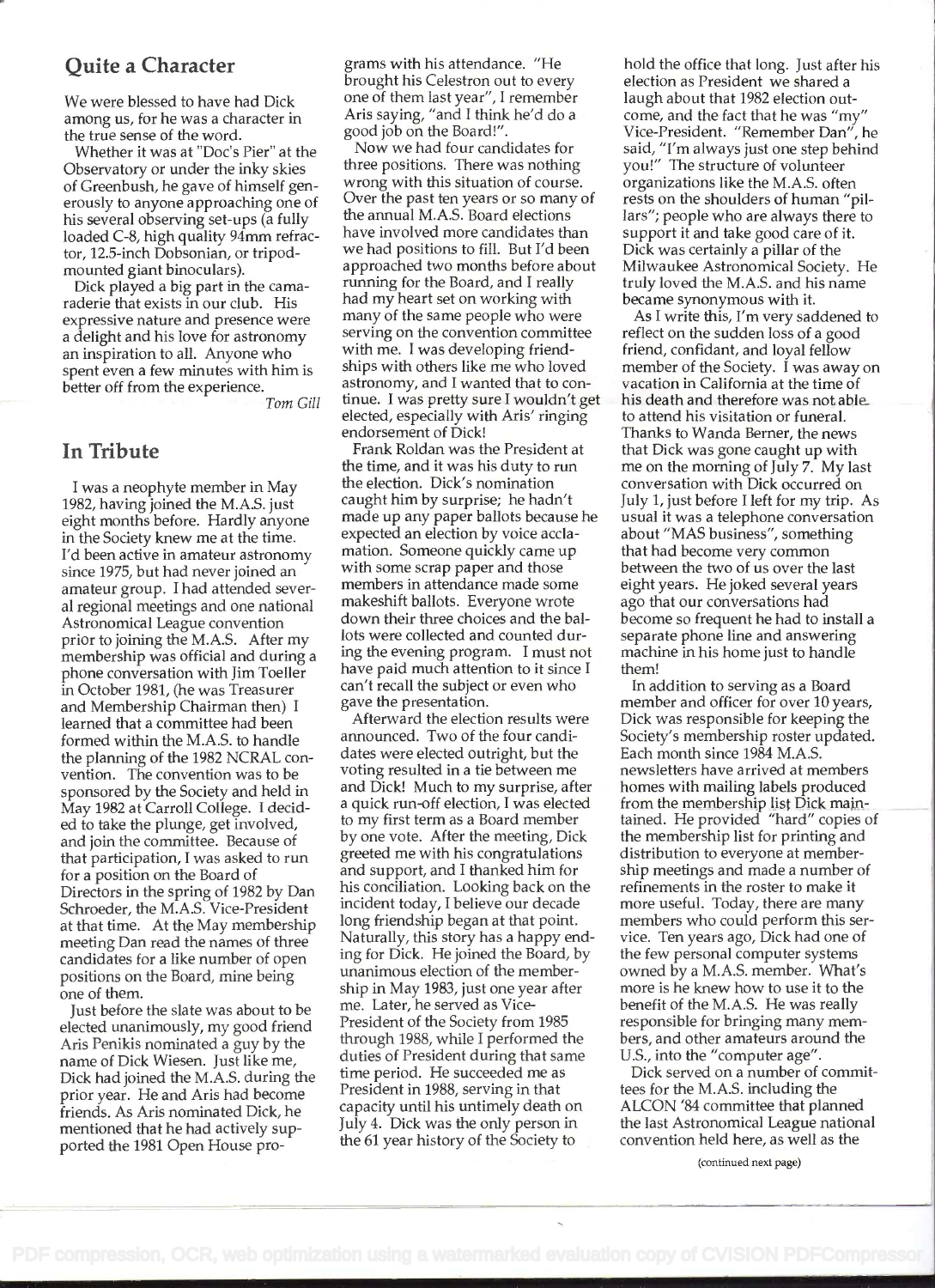46th NCRAL Convention committee last year. He was a veritable fixture at the Observatory during Open House season - so much so that some visitors would ask me at the gate "is the doctor with the orange telescope<br>available to show me \_\_\_\_\_ tonight" available to show me  $<sub>1</sub>$ </sub> referring of course to Dick and his world-famous Celestron Eight.

His real passion in amateur astronomy, I think, revolved around three areas, of which it would be difficult to rate them in any type of ascension:

One was the annual M.A.S. camping trips. Dick wouldn't plan his year until he knew when those camping trips were scheduled. And while I've never been an active participant in these events myself, other members who have been through the years will surely miss his participation. I know he was often one of the first to arrive at Greenbush, and later Wild Cat Mountain, and was always there to greet and direct other M.A.S. members as they came. Even though <sup>I</sup> have rarely attended one, I just can't imagine a M.A.S. camping trip without him. Often times I'd call him a day or two after a camping trip to see how everything went. I can't recall a single instance when he didn't report that "a good time had been had by all" (himself in particular) even if there had been clouds that weekend. Especially good viewing nights were rated by Dick as "SUPERLATIVE!", an adjective one could just as easily use to describe his enthusiasm for M.A.S. camping trips!

Another great event for Dick every year was Astrofest. He began attending in 1981, just two years after the first one, and never missed one after that. In the last few years he and <sup>I</sup> had a sort of race to see who could find the best route from Milwaukee and get there first. I finally beat him last year, by about 15 minutes. On Friday evening before dark and most of Saturday, Dick would sit in a chair on the observing field and pass the time catching up on news with his many friends around the region. After dusk, his 'scope was always set up nearby, focused on some deep sky object or planet for anyone who passed by to peek at. He commented to me more than once that he truly enjoyed the camaraderie at Astrofest nearly as much as at the M.A.S. camping trips. It was his idea of a perfect weekend.

Equally as important to him were the relationships he developed

through the Astronomy Forum on the CompuServe computer network. His trademark style and wit will be greatly missed on the "Board" as much as anywhere else. Dick was a pioneer in the development of the Astroforum, starting in the days when astronomy was just a subtopic of the Space Sciences Forum. As message traffic about astronomy grew the decision was made to create a bulletin board devoted specifically to the subject, and the Astroforum was born. More than almost anyone else, Dick understood the nuances of obtaining information from the labyrinth of the CompuServe network. He was an expert at using the various electronic libraries containing computer programs and files of all sorts for all personal computer makes. He wrote many programs and provided files pertaining to astrocomputing for the Apple II family of machines. It would be impossible to count the times he was the first to greet new and timid users, often answering the same questions again and again with his customary enthusiasm and patience as the forum grew. He was truly the patriarch of the system. While he was particularly active in leading "electronic" discussions on the Astroforum, he routinely visited the Apple User, Genealogy, Medical, and Cancer Forums as well. One of his favorite activities was the Sunday night "CO" or live on-line conference conducted between 8:30 and 9:30 on the Astroforum by J. Kelly Beatty from Sky and Telescope. It is a difficult realization that Dick's keyboard has fallen silent, and life on the Astroforum just won't be the same without him.

By profession Dick was a physician. For many years he studied the physical and psychological consequences of addictions, particularly that of cocaine. He was fascinated by this subject and became a leading national expert on treating cocaine addiction with the administration of methadone. Since drug abuse affects the addict and their family and friends alike, I have often wondered how many lives Dick actually affected with his treatment program. I always found his encyclopedic knowledge of drugs, both legal and illicit, quite amazing.

Like other members of the M.A.S., I'll remember Dick's participation and support of activities the most. We traveled together to two national

League conventions: Council Bluffs, Iowa in 1988 and St. Louis in 1990. He attended nearly all the regional conventions held between 1982 and last year. Dick attended almost all M.A.S. field trips, annual dinners, and First Wednesday meetings. He tried his hand at a few occultation outings, traveled with us to Mexico for the "Big One" in 1991, and he was a Keyholder at the Observatory. Most often, if the M.A.S. was sponsoring an event, Dick was sure to be there.

It will be no great surprise to most who read this that I possess some strong opinions about how the M.A.S. should be run. Dick shared many of these same opinions to varying degrees. Occasionally I just outright disagreed with the way he was handling something. While Dick was more passive in his attitude, preferring to allow events to evolve at a natural pace, I was much more impatient to see results and tried to personally influence events to achieve a certain end. Sometimes I just couldn't understand why he didn't see things the way I did. Looking back now, I realize that we really both had the same goal in mind. Though we had our share of disputes, we always remained friends. Looking back now, my disagreements with him just don't seem very important any more. It really doesn't matter who won that election in 1982!

Like the death of any family member, it will take a while for Dick's passing to sink in with me. Some day, I'll look out over a crowd at an Open House, and he won't be there like he always was, just off the southwest corner of the 26" building at the Observatory, showing off Saturn or something to a visitor. What a weird experience that will be! He won't be there to share a lazy Saturday afternoon of chit-chat at Astrofest, or take part in a discussion at the Ground Round after a Friday night M.A.S. meeting. Those stellar observing nights at Greenbush won't be quite as superlative. CompuServe won't be quite as much fun. Nothing he was involved in will be quite the same as it was before. Sure, life and the M.A.S. will go on, but neither will be quite the same for me and many others without Dick Wiesen.

Good-bye old friend, we're sure gonna miss you.

Dan Koehier